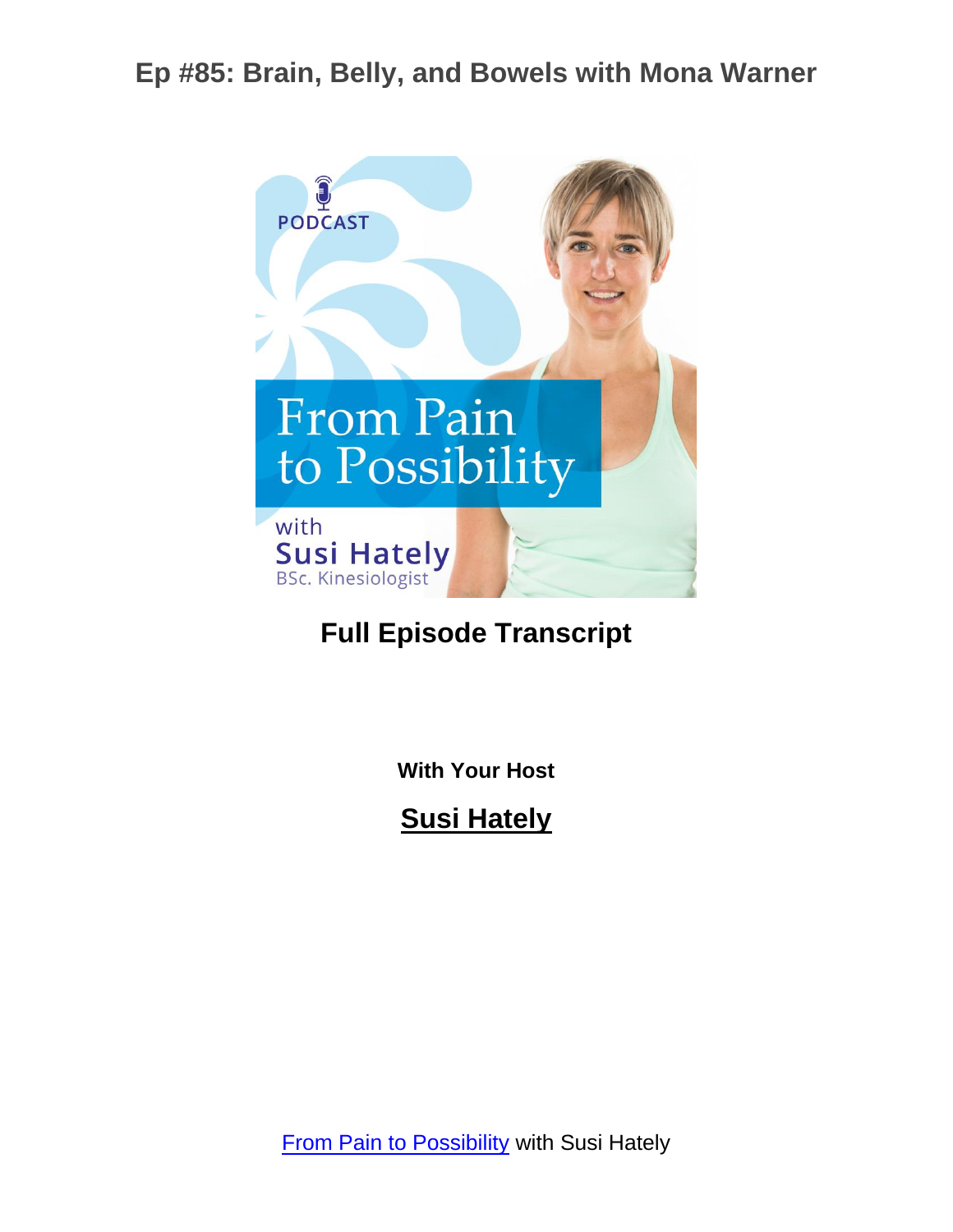**Male Announcer:** You're listening to *From Pain to Possibility* with Susi Hately. You will hear Susi's best ideas on how to reduce or even eradicate your pain and learn how to listen to your body when it whispers so you don't have to hear it scream. And now here's your host, Susi Hately.

With this episode we are going to talk about something that most people in our culture do not talk about, and that would be poop. That's right, you heard it, poop. Or rather when pooping doesn't happen. Yep, constipation. I'm going to share my own stories around dealing with mild constipation. Just that bloated, uncomfortable sort of feeling, that I had for most of my life until I discovered Ayurveda.

I tried all sorts of things to support me and the constipation until I started to recognize the constipation not just as a symptom, as a problem to solve, but as a symptom that was a sign. And through my work with Ayurveda I have come out the other side to really understand the relationship between my brain, my belly, and my bowels. Let's begin it with Mona.

Susi: All right, here we are. We have Mona Warner back. And again, as I mentioned, Mona is our Ayurveda trainer inside of the certification program and she has been teaching inside of Healing and Revealing Human Potential. And as I giggled in the intro we are talking about nothing other than poop today.

And it is a giggle fest, right? You talk about poop and you giggle. I even remember my kids being really super excited to show me how big their poop was. And it hasn't even been my kids, I've been at other people's houses pre-pandemic and their kids say, "Susi, Susi, come and look at my poop." So there's some humor around poop.

But in all seriousness, as I'm giggling, it's an important topic and it's a very revealing topic. And I remember, and this is how it all started off, is I remember how I started to first really pay attention, before I met you, and just started to kind of really tune into what my guts were doing.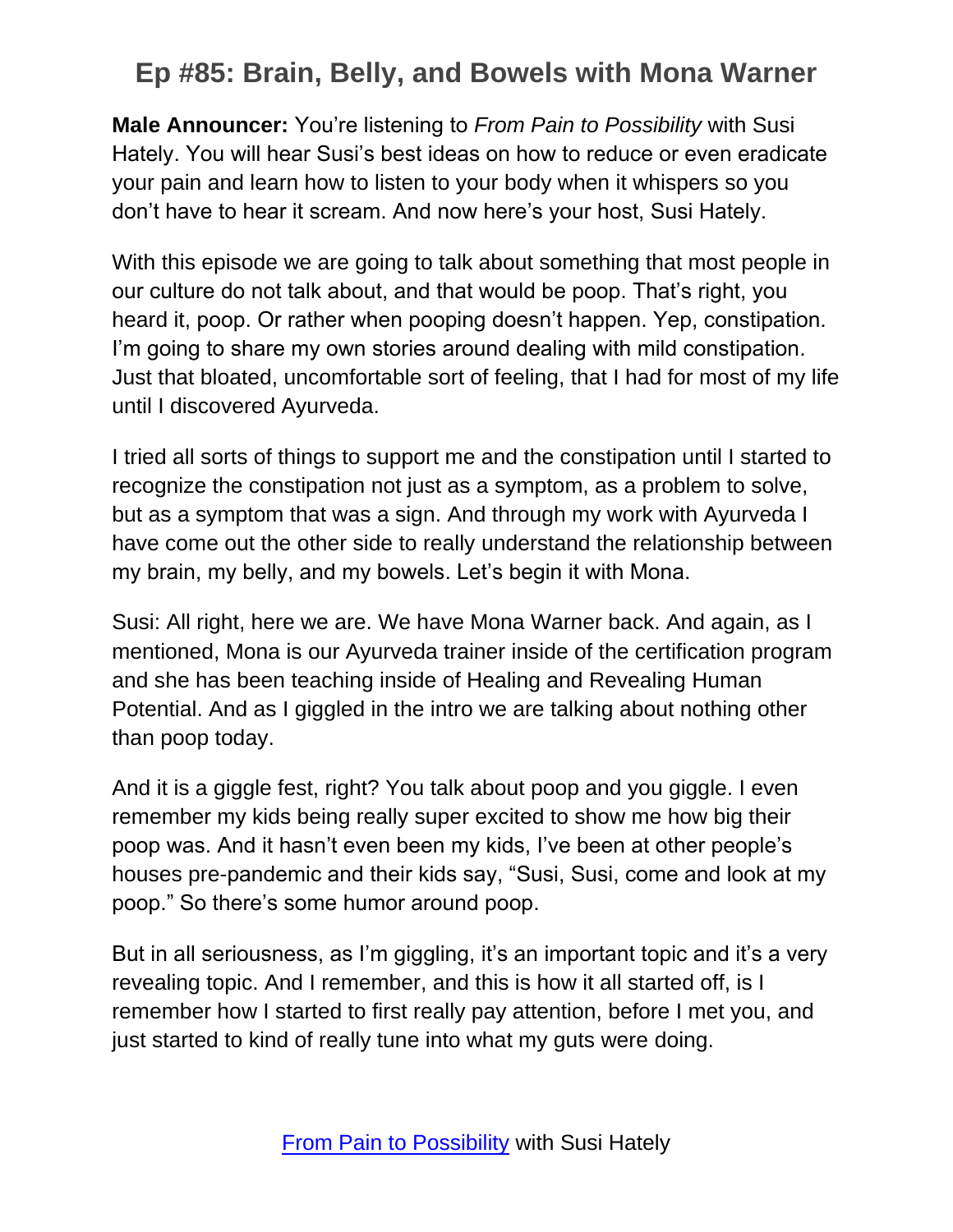And I would say that for a long time I had a tendency towards constipation and I did all the things. Played around with fiber, didn't really work. Played around with fluid, it kind of worked. And then I can't even remember all the things, but just basically did lots of the stuff that you hear about around constipation.

And then I remember kind of tuning into something after I first met you and you had run through a few cycles with our certification programs and digestive resets and all that other stuff. And I'm not sure if you said it or if it was just something that just arose for me, but I realized that my inner body often slowed down when my outer body, meaning myself like the person that I know, was going too fast.

Although I wouldn't have said that I was going too fast. It was just a relationship that I started to see of like, huh, interesting. My bowels are going really slowly right now. In fact they're stopping, and I'm not. Hmm, I don't really feel like I'm going too fast. But what if I started to consider that this symptom is trying to get my attention and suggesting that I might be going too fast?

So then what happened is I started to then look at when I started to see the patterns of this, right? That interesting that even though I didn't think I was going fast, there was a pattern of what I was consuming and how I was consuming in those times where I was seemingly going fast although I didn't think I was going fast.

But then as time went on and I kept noticing the pattern it was, yeah, actually there's a bit more rush going on. There's a little less break going on. There's a little more breath holding going on. There's a little bit more one thing after another thing, after another thing, after another thing. The pace ever so slightly was just a little more nuanced, bump, bump, bump, bump, as opposed to ba-dum, ba-dum, ba-dum, ba-dum. And the inner world was letting me know that.

So it really started to open up my eyes to okay, I don't really like being told by my guts that I'm going too quickly, but maybe there's something to be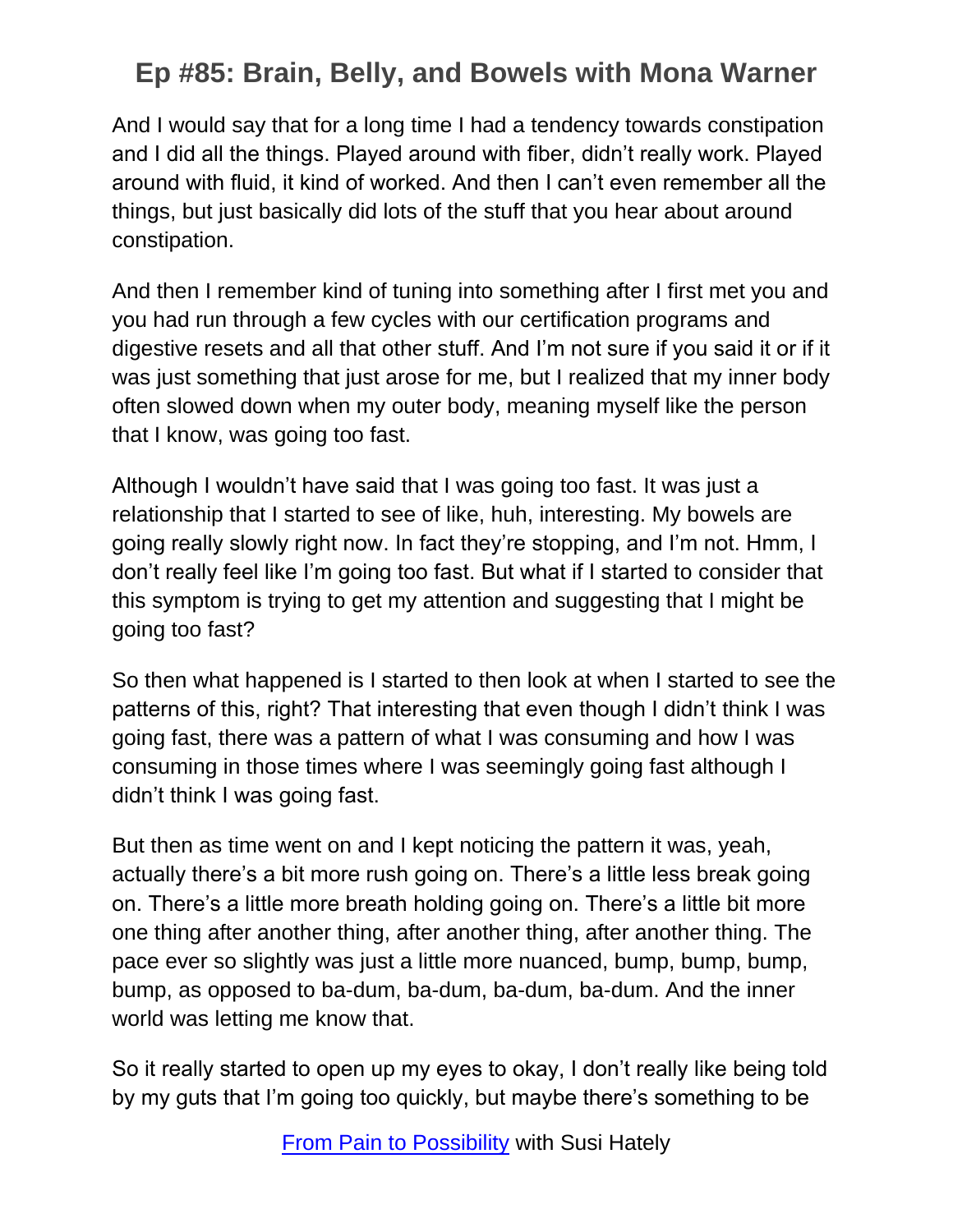heard. And then what's arisen out of that, I mean I don't even know how many years ago. How long have we known each other, Mona? Like inside of Ayurveda?

Mona: A while.

Susi: We've known each other a long time.

Mona: I'd say inside of Ayurveda, what are we, seven years?

Susi: Yeah, and then before that longer. But the idea is over that period of time I've now started to pick up on the subtler signs of pace and tempo in relationship to seasons, and seasons change. And I don't want to all the sudden make people kind of go, "Oh my God, this is a huge thing." But it's been over a period of time.

And why I wanted to bring out this episode was because I just had this amazing aha, which is really a no brainer, it's sort of a duh moment. When I realized I was just like masticating in my head, but I didn't even know I was doing it. It wasn't quite drama but it was a whole bunch of like [whirring sound] just kind of happening, and then something just opened up. The cork popped on it, and then so did my bowels.

So it was just really fascinating to notice this relationship between the way my brain was functioning and then what was going on in a holding sense. Now all the people who are listening to my podcast know how my brain and my bowels work. But I really wanted to open this door because, oh goodness me, because there's so much relationship between brain and bowels.

I mean, you put it a little bit more politely, brain, belly, and bum. And I just share my story to say, hey, I know there's others of you out there like this, so let's chat. So where do you want to start with that Mona? Because there's a lot in there. And let's see where this goes.

Mona: Yeah, I think there is a lot in there. There's a lot of layers to it and a lot of ways that we can approach it and look at it. And I still feel and think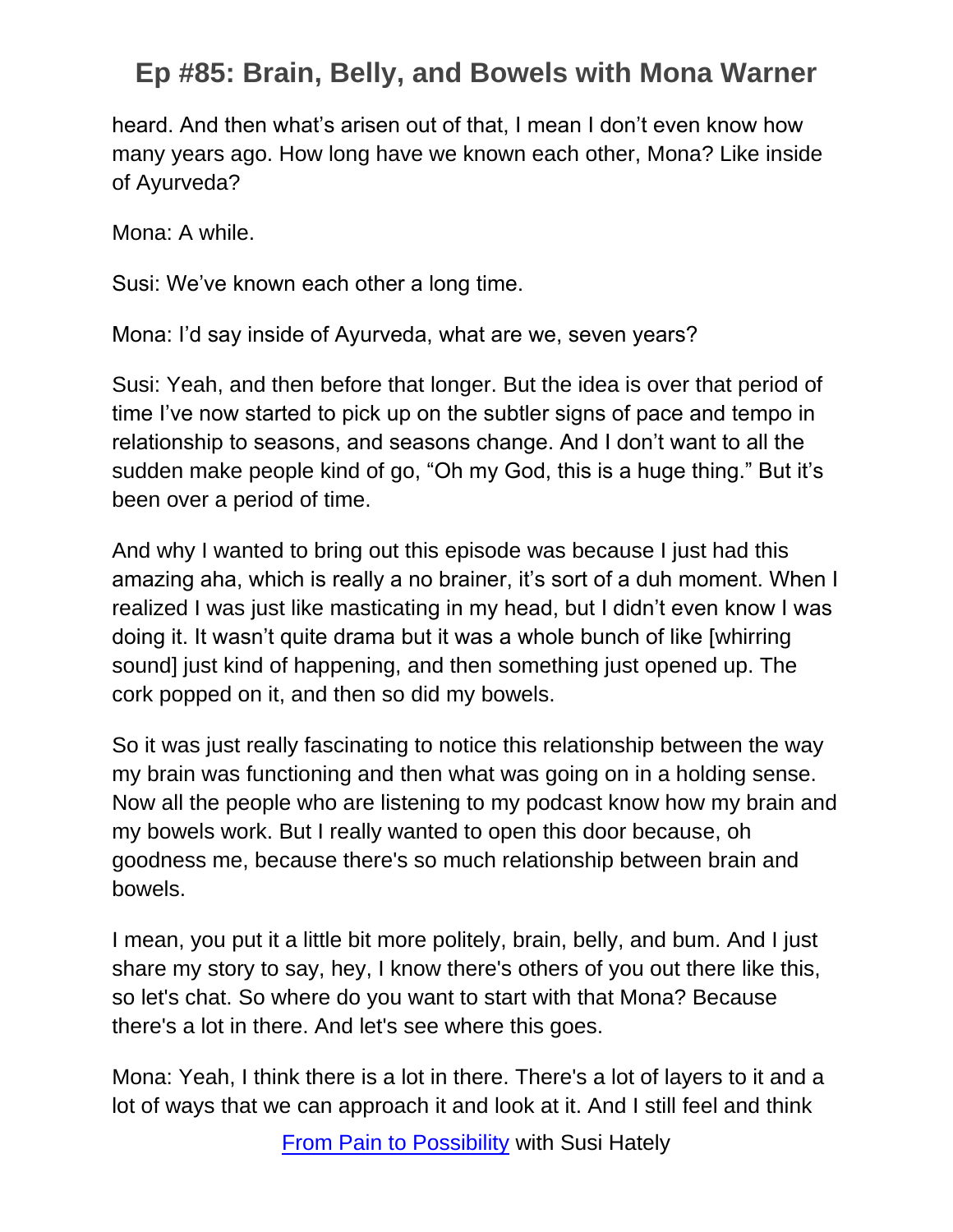that for some people, things like making sure you're consuming enough fiber and making sure you're drinking enough fluids is 100% part of the regular poop-tacular puzzle, right?

And so in Ayurveda, it's so funny because this came up this weekend, where we have a teacher who's teaching us right now in my Ayurveda school who's from India. And so she sees mostly Indian patients at an Ayurvedic Hospital in India. And for them constipation is not going every day. But in North America if you go once every five days you're not technically really quite considered constipated yet, almost just kind of sort of.

And so Ayurveda has this very different idea around constipation, nonconstipation. And I think it's important to share that the reason why we're obsessed with poop in Ayurveda is because it tells us how the digestion is going. So it gives us an overall sense of the whole system and how the whole system is integrating together. And this is that whole brain, belly, bum thing. It's anything that can throw off the digestion, can throw off the bowels.

And so we already know. if we just sort of think back on anything we've heard about the nervous system, sympathetic, parasympathetic, and how our thoughts and our emotions can without a doubt affect the nervous system. And then this changes how we digest and how we digest affects how we poop.

And so in a way it's actually really straightforward. How are my guts doing? How is my mind affecting my guts? Because if my guts are affected, my poop is one of the ways that it's affected. And it's interesting, because for some people, it will be urine. And for other people it will be menses. And so poop is a thing for sure, but it's really about the elimination of all those waste products from the system.

Susi: So hold on, I just want to interrupt there because this is a really important thing. Everything we're talking about here, other than like the specifics around digestion, people could actually like put a – back in the old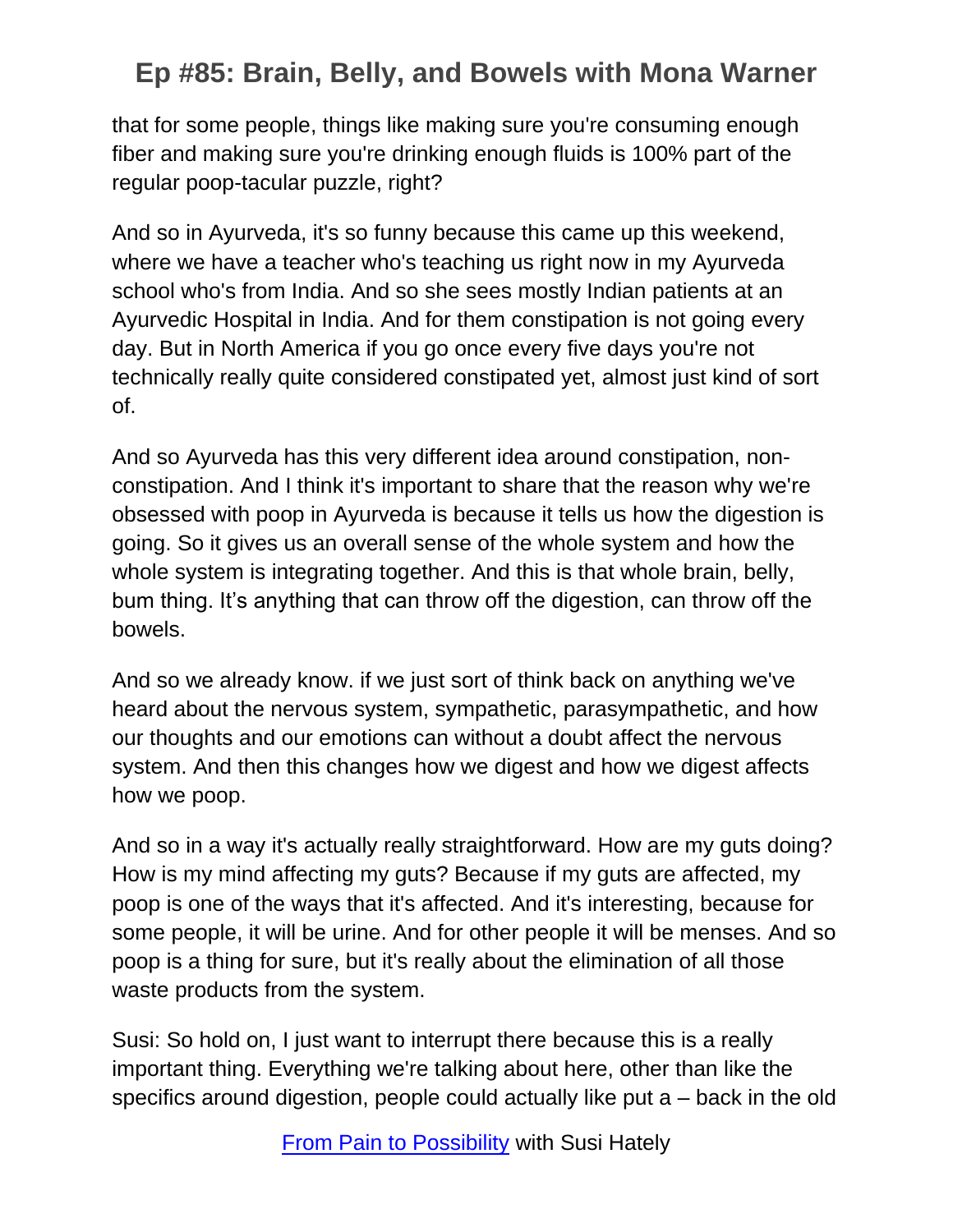days, old school like those vellum overhead papers, what are those things called? Oh boy. But you know what I mean, we could take the information from here and put it on top of for urine and put it on top of menses.

Mona: That's right.

Susi: It's the same system, there will be slightly different ingredients because each system is a different system. But the general principles are the same.

Mona: Yes.

Susi: Yeah, okay.

Mona: And so some people, when their heart mind gets affected it changes their menses. And some people when the heart mind gets affected, it affects their ability to urinate fully and completely and satisfactorily. And then for other people when the heart mind becomes affected then they can't poop.

Now, poop is the most obvious one. And it's the one that I think in our culture we talk the least amount. So in a way, it's kind of the most fun. Although really, depending on sort of your group of people that you spend time with, you might also never talk about peeing, or menstruating for the ladies in the group. For any men in the group you should not be menstruating, that is the whole thing, right? Like that is the whole thing, so common sense rules still apply.

But yeah, all of those channels of elimination are giving us indications of how the whole system is working. Whether it's guts, whether it's breathing, whether it's thoughts, emotions, feelings, all of that is so interconnected. Because it's interesting, people like to draw this line between the mind and the body. And they like to say, "Oh, all the body stuff is here and all the mind and spirit stuff is there. And I'm spiritual, so I ignore my body." This is a very common thing that we see modern day.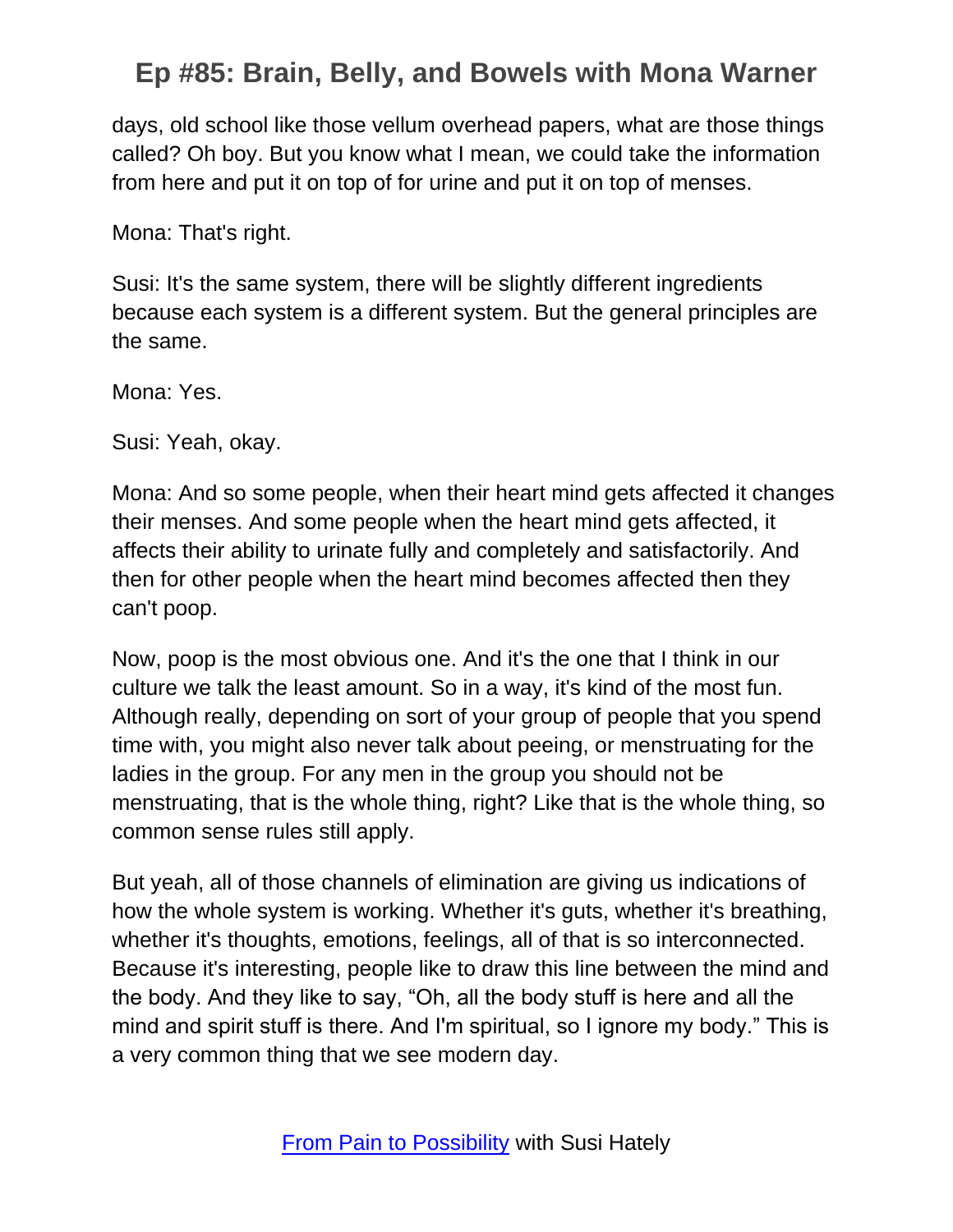And the reality is in Ayurveda when we talk about pairs of opposites, so are you hot? Are you cold? Are you heavy? Are you light? Are you oily? Are you dry? We talk about these pairs of opposites. And really, body and mind are simply they're on the same continuum, it's all just you. But they're opposite ends of the spectrum where one is more obvious and one is more subtle.

And yet they are still so deeply interconnected and intertwined. You can't separate it. Your mind without a body, what is happening? And your body without a mind, what is happening?

Susi: So I think it's interesting because I used to say that our body is a barometer of our mind. And I still say that, except I usually just now say the body is a barometer or your body is a barometer. Because we can tune in so much to what is going on based on what's going on to our body.

And if I bring us back to the digestion piece of it, what I think is so interesting is we all know how to eat. And maybe that's a far flung statement, there's a lot of information out there on how to eat. There's a lot of choices and a lot of systems for how to eat that you can go and explore and see what works and what doesn't work.

I know with Stu, when he was really figuring out his psoriasis we tried a whole bunch of different types of elimination types of diets to sort him out. And I was noticing when I was doing those different ones raised my constipation level, different ones dropped the constipation level. I was already well managed, but then it was like I could feel the heightening and I could feel the stimulus of the actual system of food intake or elimination.

So there is that element there that there's a variety of food systems out there that you can kind of explore. And then when you begin to tie it with brain, it becomes really a brain function and nervous system. It becomes really interesting, because we can do all of the right things, whatever someone is saying is the right things, but it actually not be the thing that's actually supportive to the system.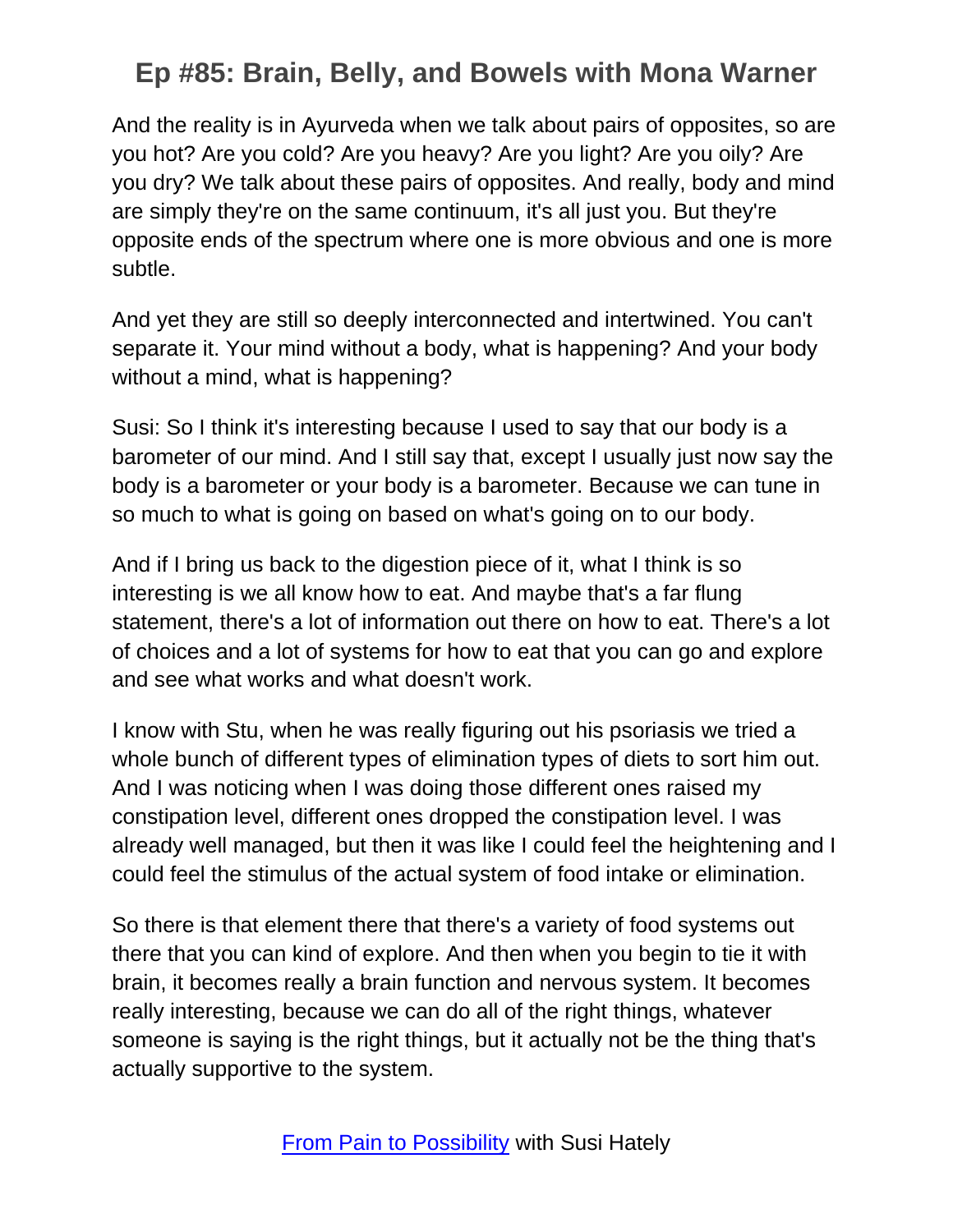And that's something that I really noticed. And so for me, there is an element of fluid intake, there is an element of what I do with vegetables, there is an element of how I work with fruit. But it's not really that important all in all for me.

What it comes down to for me is how I'm managing in my brain. And then even when I'm noticing how I'm managing in my brain, because if I'm getting constipated I can now notice, even if I don't know I'm quite constipated. Because mine's not like this real bunged up constipation, it's just sort of this tight, dry kind of things have slowed down sort of feel.

And then I can feel how my brain is kind of in this weird dry sort of state. So I can start to see the play between the two of them. Which becomes really interesting because now it's not so much what does someone out there tell me is right to do? Even what Mona says, and I love the things you say, but ultimately what Mona says is what Mona says. And I can take that as an input or not. I can experiment with it and say, all right, how is this being supportive to my system?

And what I might actually realize is it's Yoga Nidra that I need, it has nothing to do with food. It has nothing to do with having a conversation with someone. It has nothing to do with getting my thoughts out on paper. It's going for a run, it's going for a ride, it's a number of different stimuli. It's recognizing kind of the phase I'm in in that particular week, or that particular month, or that particular season.

So we could go really broad on this, I think, to help people who might be sort of new to the concept. Let's start there, who are new to this idea of well, what do I do? I'm eating well enough and I'm still having an issue, whatever that issue is.

So if we keep it top level, high level, then where would you suggest they go next? If we're kind of combining between brain, belly, bum, they're eating well, or they think they're eating well. So we'll just assume that they're eating well, where would they go next to explore this?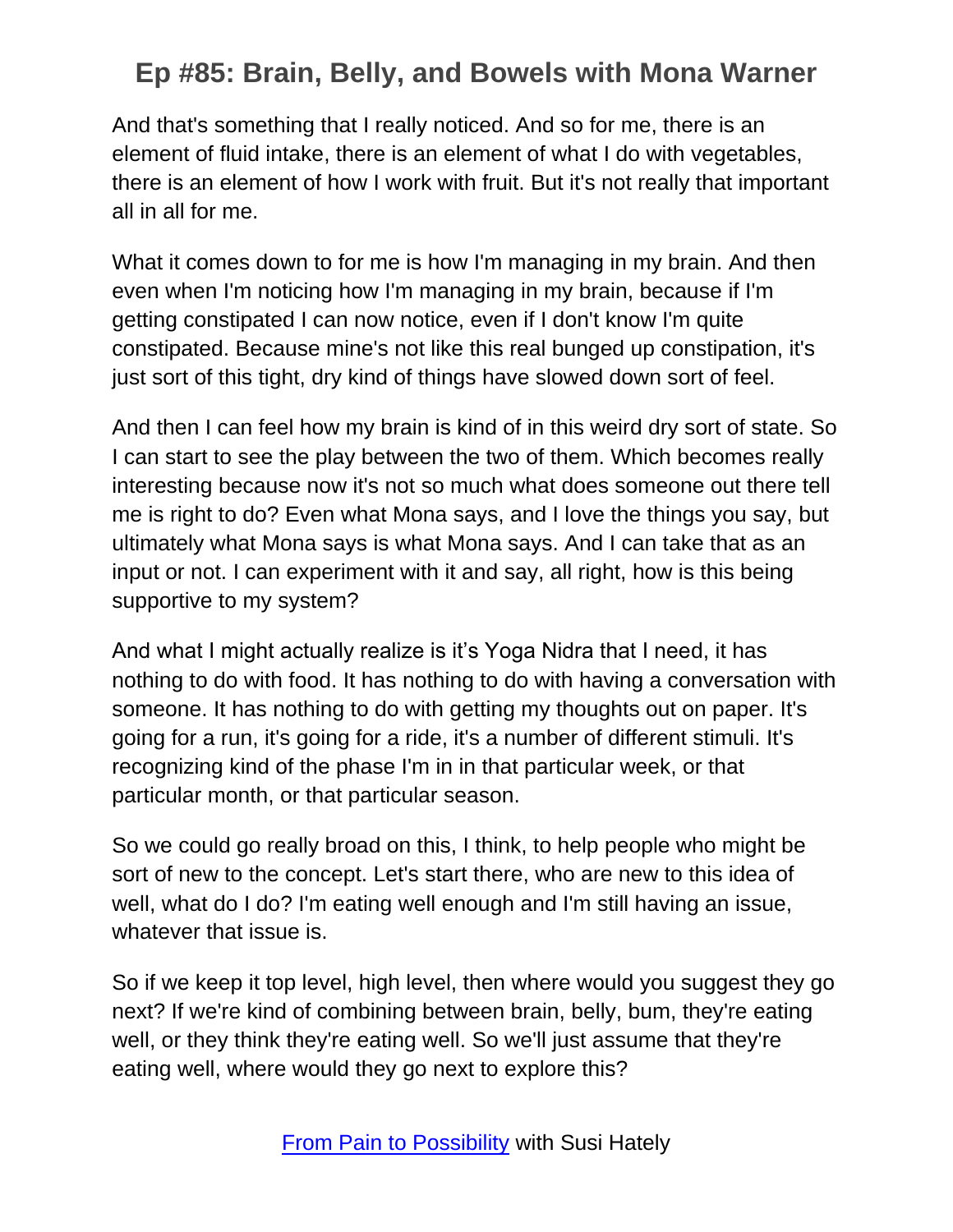Mona: Yeah, so from the Ayurvedic perspective, the first thing we do is actually we look at the capacity of the digestive fire. So it's not even, like you were saying, it's not always about what it is you choose to eat, but it's really about are you able to digest what you consume?

And this includes your experiences. This includes your emotions. This includes the whole of your life, right? Are you able to digest what you consume? And the whole thing with brain, belly, and bum is that the same fire that stokes your biological digestion is also that which stokes the fire of your mind.

And so from an Ayurvedic perspective, the channels of the mind superimpose all the biological channels, Which is why you can close your eyes and wiggle your right baby toe without even having to look at it because your mind travels through all those channels.

And so I think it's really about figuring out if you're actually digesting what you're consuming, digesting your life, digesting your experiences. And then I also believe that the other piece is we could in a way categorize it where we could say what's happening on the physical? And then we could say what's happening in the emotional? And then what's happening in the mental?

So we could look at it more through the koshas. Through the sheaths of being as opposed to any other way. I think that's a good map. And so we could be looking at our level of nourishment on a physical level, on an energetic level, on an emotional level, on a physical level, or on a mental level, on a spiritual level.

And we could be seeing in which of those areas is the clog? Where's the constipation? Is the constipation on an emotional level where I'm not feeling prepared to feel this emotion? It's creating an inner tension, which is causing my emotional or my mental channels to constrict.

Well, guess what? Those are the same channels as your physical channels. And so if you're constricting emotionally, you're constricting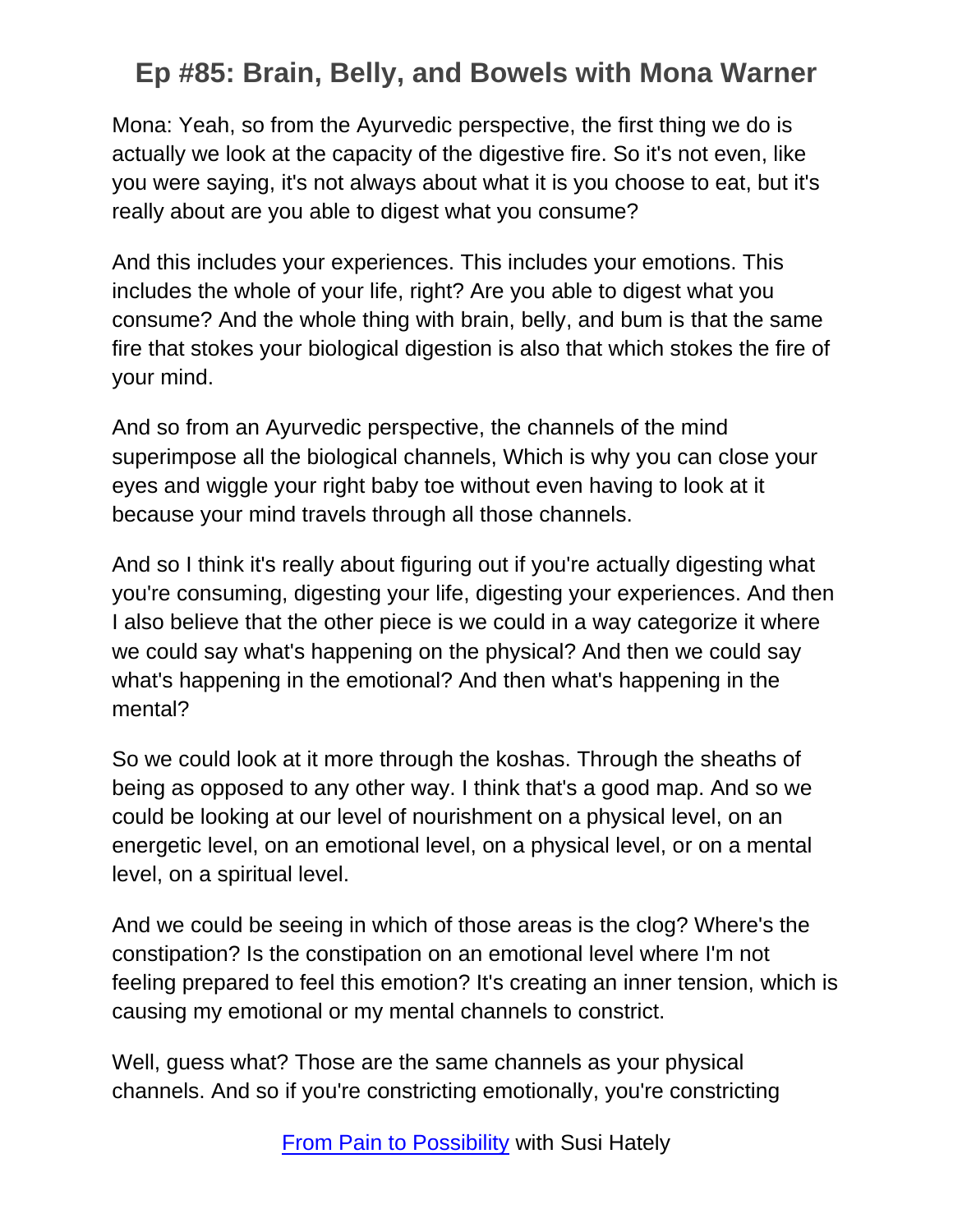physically. If you're constricting mentally, "I don't want to hear about that. I hate it."

Today with me I was like, "Bookkeeping, bank reconciliation, oh no." And I was like, "Great. Now I'm going to have a hard time pooping because my mind's all tied up in knots." But then I reconciled my bank accounts. And I was like, "Oh, this is lovely." Right? So I unbound my mind and it unbinds my body. So we could think of it in all those ways.

Susi: So let's back up a little bit, you were talking about through the sheaths, like you can get bunged up in each of those levels. For somebody who's kind of new at pondering this, what are three statements or questions that someone could get curious about at each level that would start a conversation where they can kind of go, "Ooh, this is the layer the need to start at."

Mona: Mm-hmm, so physical level, I would say are you experiencing physical constipation? Because then we know there's likely an overlap in the physical level. Am I able to digest the food that I consume without nausea, gas, bloating, farting, pain, indigestion, et cetera? And does my body feel okay?

If we have a physical indigestion, we're not only going to feel it in our stomach, there is a point where we're going to start to feel heavy, or we're going to start to just feel off or achy or weird in our bodies, right? We know when we don't feel like us. And so when you don't feel like you in your physical body, something's up, explore that sheath.

Energetically, so if we're talking about the body of prana, how's my breath? What's my breath doing? Do I have a good flow in my breath? Just my regular breathing, not doing yoga pranayama, I'm just breathing as I walk around in my life. Am I breathing as I walk around in my life? Does it feel constricted? Does it feel shallow?

Does it feel – I was going to say asymmetrical, but I meant uneven. Am I exhaling way more than I'm inhaling? What's happening with my breathing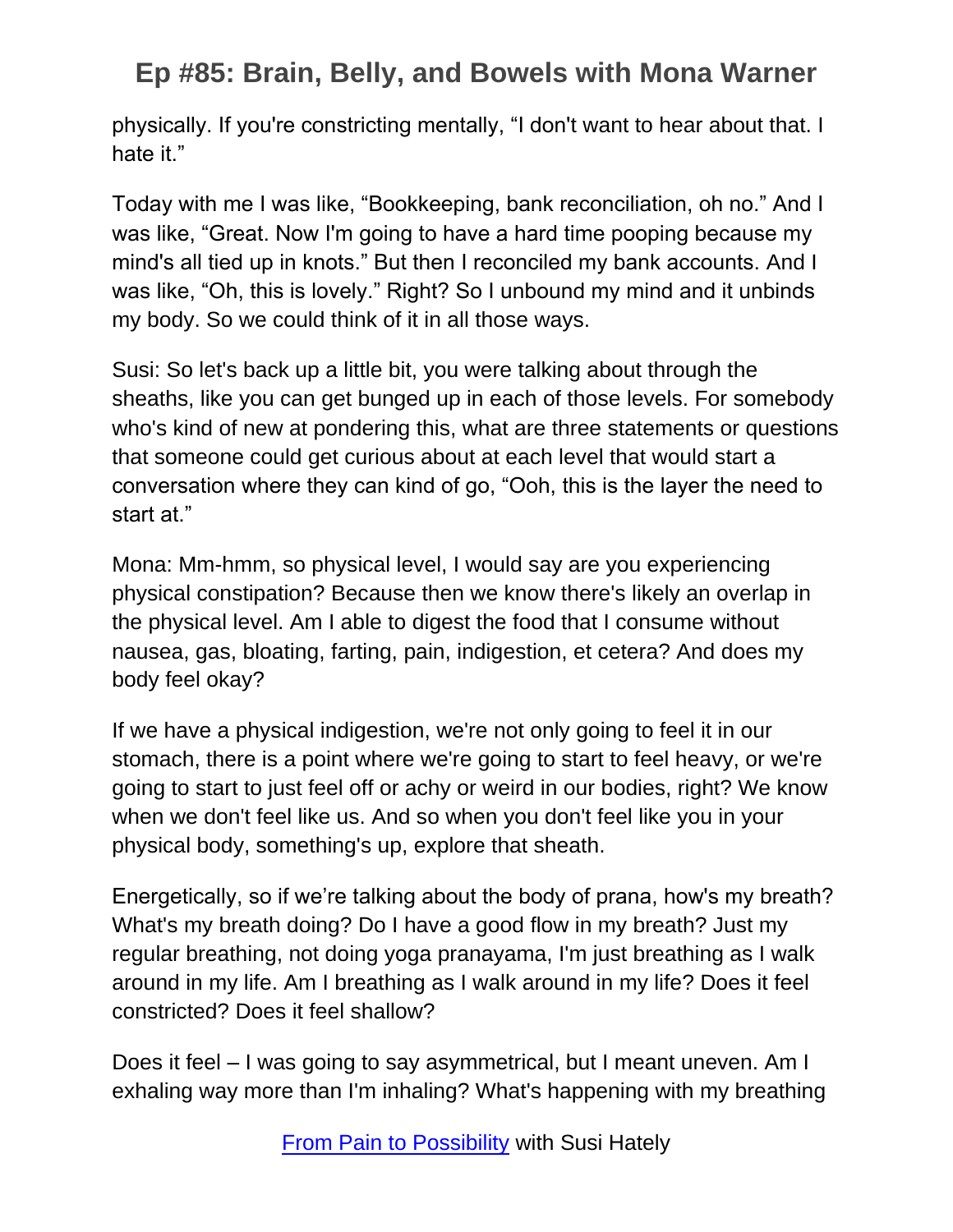and as a result, my energy levels? Do I have enough energy to get me through the day? And if I'm sort of a little wobbly on any of those statements, then I might look at the energy body, what's happening with the prana.

On an emotional level, am I able to feel what arises without becoming hyper reactive? Whether those feelings are feelings of joy and bliss, or whether those feelings are feelings of grief, and sadness, and anger and frustration or any of the other, I want to say millions, but it's probably more like thousands of emotions that we can feel.

So if we're feeling more of a constriction in the realm of feeling, like not feeling the sensations of the body, but feeling the emotional energies as they arise, then we're going to want to explore the emotional layer.

And then for the mental layer, for the mind, can I think clearly? Can I follow a thought? Can I sit in meditation? Because that's what meditation is, it's training the mind to flow, a stream of consciousness pointed in one chosen direction. Am I able to do that? And if I am, great. And if I'm not, then perhaps I want to start to explore the mental level of things. What's happening in my mental digestion?

And not to be surprised when there's a layering on to the physical body and the physical outputs. That's what's really cool about being human, is we have all these layers, and yet this physical body of ours, this five elemental structure, it's like the car our soul drives around in for this lifetime. It lets us know when something is amiss on any level, which is so great.

It leads to what you were saying, Susi, about the body being a barometer. So the body lets us know when something's amiss on any of those other layers or levels as well. And this is why it's so fascinating that it could be a completely nonfood intervention, right? Or a nonphysical intervention. Yoga Nidra, as you were saying, actually works on almost all the levels because of the nature of that practice.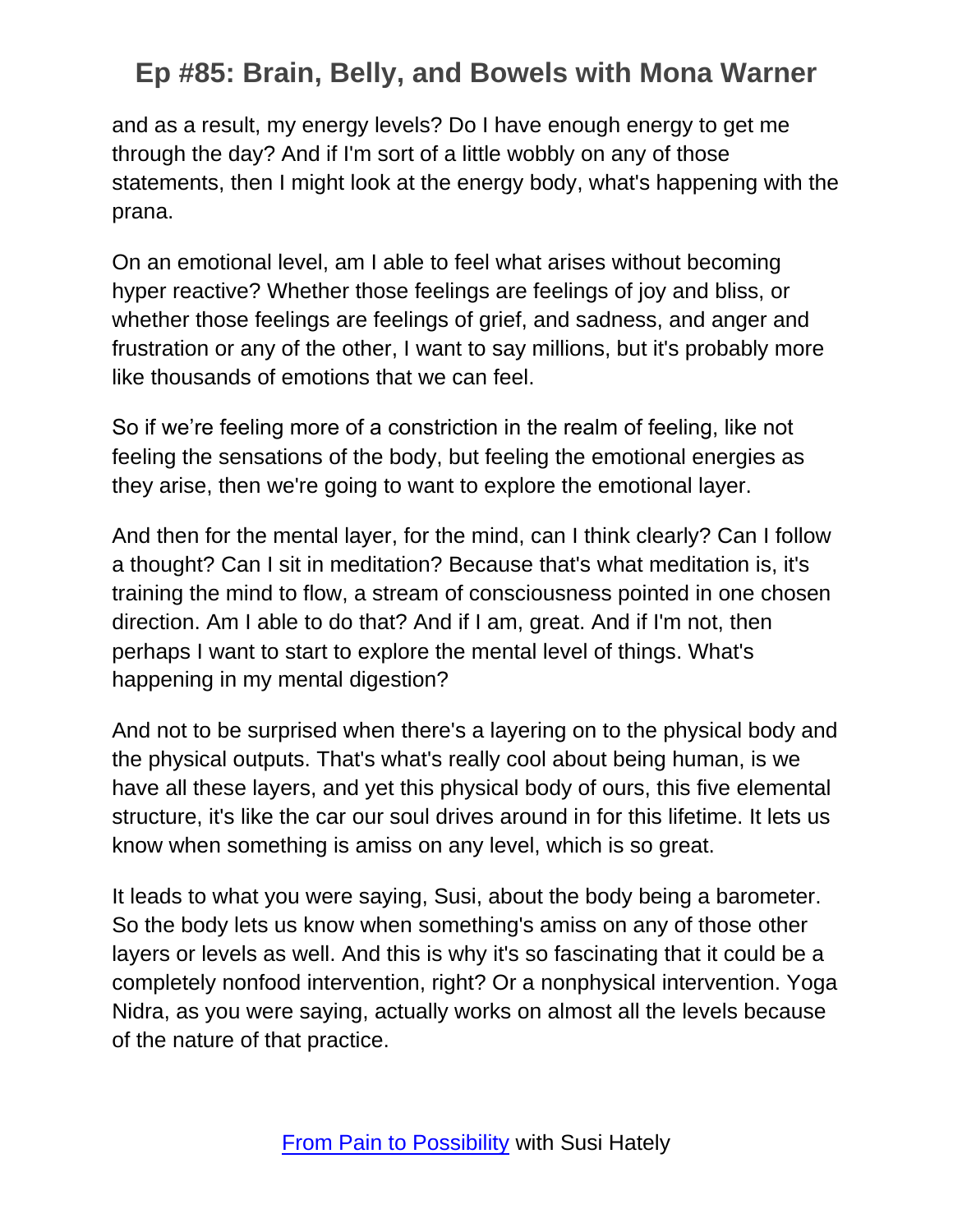Meditation mantra tends to work on many, many levels. Whereas food works mostly on the physical level and then we notice that it has an impact as the body gains stability, balance, resilience. We notice it in our emotions, we notice it in our mind. But some of those more subtle practices that work more the mind and the emotions tend to wash through the physical body even more quickly, actually.

Susi: So what becomes really interesting, I think, is I harken back to when I first started in this process. And for me constipation was not this big deal, it was more that I was a little bit uncomfortable. But also I didn't realize the nuanced significance of it.

Because again, it wasn't something that really got my attention because it's not like a real digestive disease, or condition, or illness where you can be in bed for a little while. It was just sometimes some bloating, sometimes some gas, just generally blah, right? But nothing big. It wasn't until I started to see the patterns between it, between the tempo that I started to realize I was moving probably at a bit of a quicker pace than my system wanted me to.

But then I started to recognize as I continued to follow the pattern, how it related to my own creativity, my own ability to output, and my productivity, my distraction level. And then my overall, I don't want to use the word contentment, but I would say equanimity would probably be a better word. There was just a greater levelness as I tuned more and more and more into it.

So I think that's what I find really quite fascinating about it, is that something that was really not a big problem but I started to get interested in revealed itself to me as time has gone along. And so for someone who's sort of curious of the symptom that is presenting itself, even if it's something that's relatively minor, like I have had, the symptom is a sign.

And even if the symptom is not so minor, even if the symptom is quite strong, it's a sign, it's a problem to solve. It's also a sign of something to pay attention to. And we can open the door to what is happening here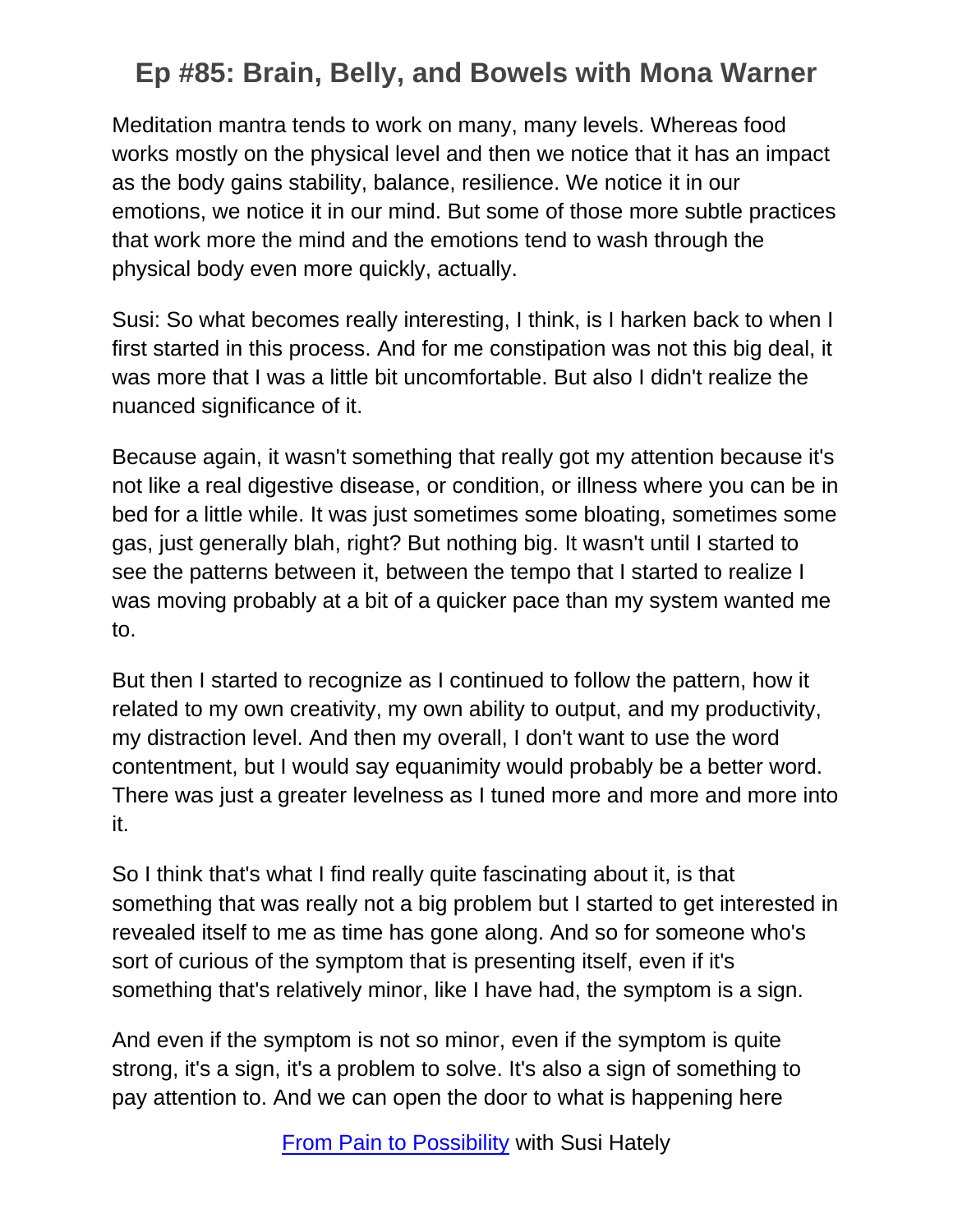around the same time these things are occurring, like digestive flares, or increase of bloating, or we can list those things off.

Then from there, as you start to settle out the symptom by intervening the ways you might know how, that then begins to open the doors to the other sheaths. That's when you begin to really see this relationship, and you can start really at any of the sheaths, which can then impact the sheaths, the other ones. And you start to see this pattern in how overall this can be like a whole realization and recovery and healing process for any condition, really.

Mona: It's amazing what a little bit of extra awareness does. And really, that's what happens when our body, or our heart, or our mind, our bum, or out tummy, it doesn't matter where. When something's talking to us, it's an opportunity for us to increase our self-awareness. And through that selfawareness to actually increase our compassion for one another and each other.

Pretty much everyone has suffered from constipation at some point. And so this allows us a shared experience if we're willing to engage with it. And if we're willing to explore it further, everything reveals so much right? Enlightenment is around every corner, we simply need to be willing to open our eyes, and open our hearts, and open the door and see what is there and what is in front of us. And so it may seem weird to connect constipation to enlightenment, right? However, why not?

Susi: Mm-hmm. One thing I do want to just touch on briefly because we're going to be speaking about this inside of Healing and Revealing next month and I want to give people listening an opportunity to just hear a little bit about what you think here. Because we're talking about this relationship, and we've been using constipation because that's what I brought to the podcast. And there's also a really interesting correlation I've seen in my own state of mind.

Now I'm not someone who has experienced depression, I'm not someone who's experienced a capital A anxiety. I certainly have had anxious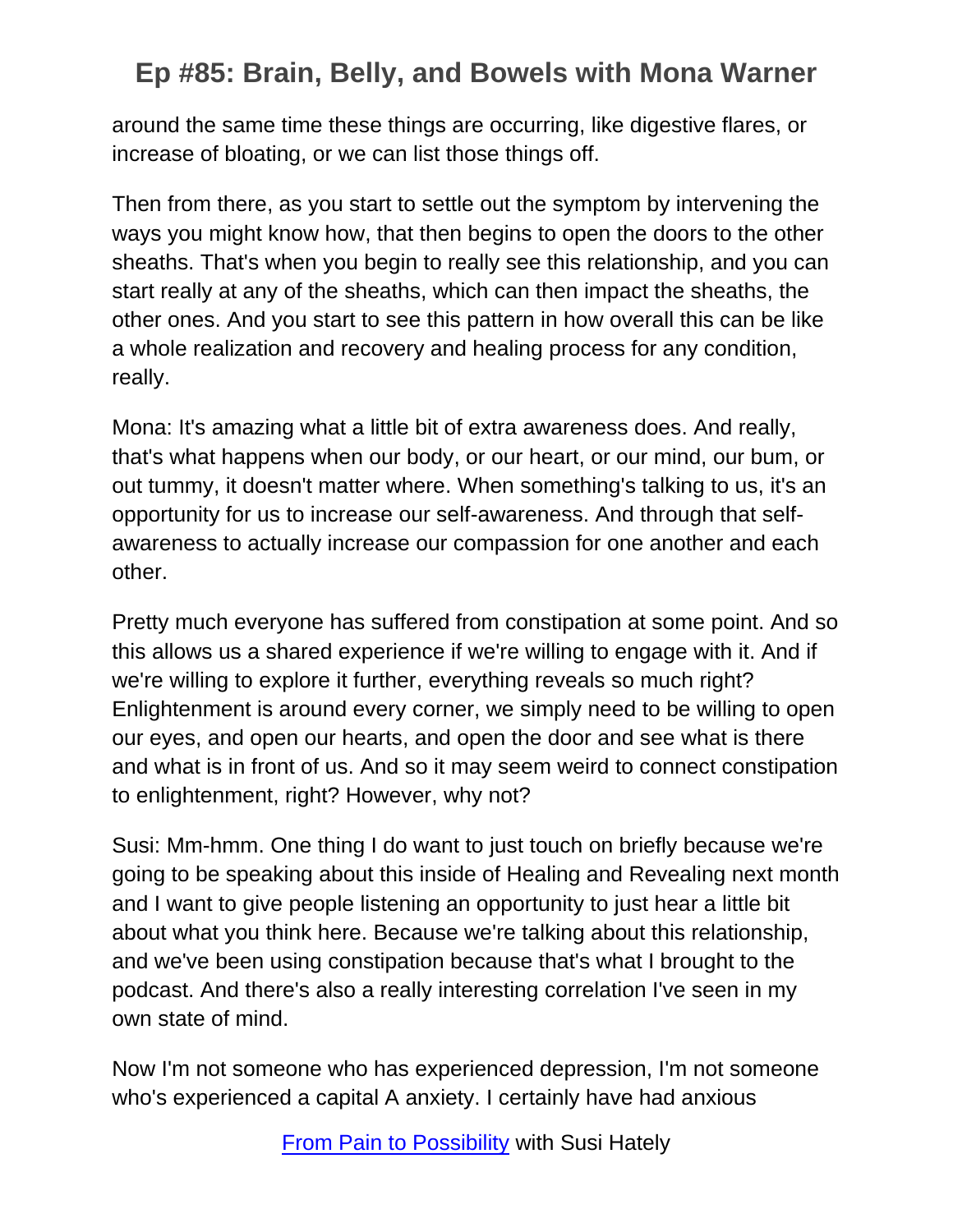moments, but that is definitely not the same thing. However, there is a link between digestion and the experiences of depression, and experiences of anxiety.

Do you want to briefly chat a little bit about how those relate and kind of give a quick idea or quick win of someone who's experiencing these that might open the door of this relationship?

Mona: So I don't know if it's going to be a quick win, but I can definitely share in some of the relationship. Which is now we start to sort of go into some of the deeper Ayurvedic levels, which is the doshas, or the organizing energies of the body, and their relationship to the mind and the doshas of the mind.

So we have these different layers within Ayurveda where we recognize the physical body's elemental composition and different elements rule, regulate, and govern different functions. And the air element regulates the nervous system, regulates the eliminatory system. So this is menses, urination, defecation. So peeing, pooping, menstruating, all of those are ruled by the air element. And the air element is so similar in quality to the mind. It's very mobile, it's light, it can go anywhere.

And when we look at the mind and the qualities of the mind, we've kind of got like the gas pedal and then we've got the brakes, right? And equanimity, as Susi put it, is in the middle. And so when the air element becomes obstructed, so does the flow of the mind.

And this is where we can get stuck either with our foot on the gas, which would be a lot like anxiety, panic attacks, attention deficit disorder, et cetera, et cetera. Or we might get stuck with our foot on the brakes, which will feel a lot more like depression, and heaviness, lethargy, foggy brain, all those things.

And so where we lose flow in the body, it literally obstructs the channels of the mind, which means we get stuck in a pattern in our mind. So then the question becomes, if you get stuck with a foot on the gas, or stuck with a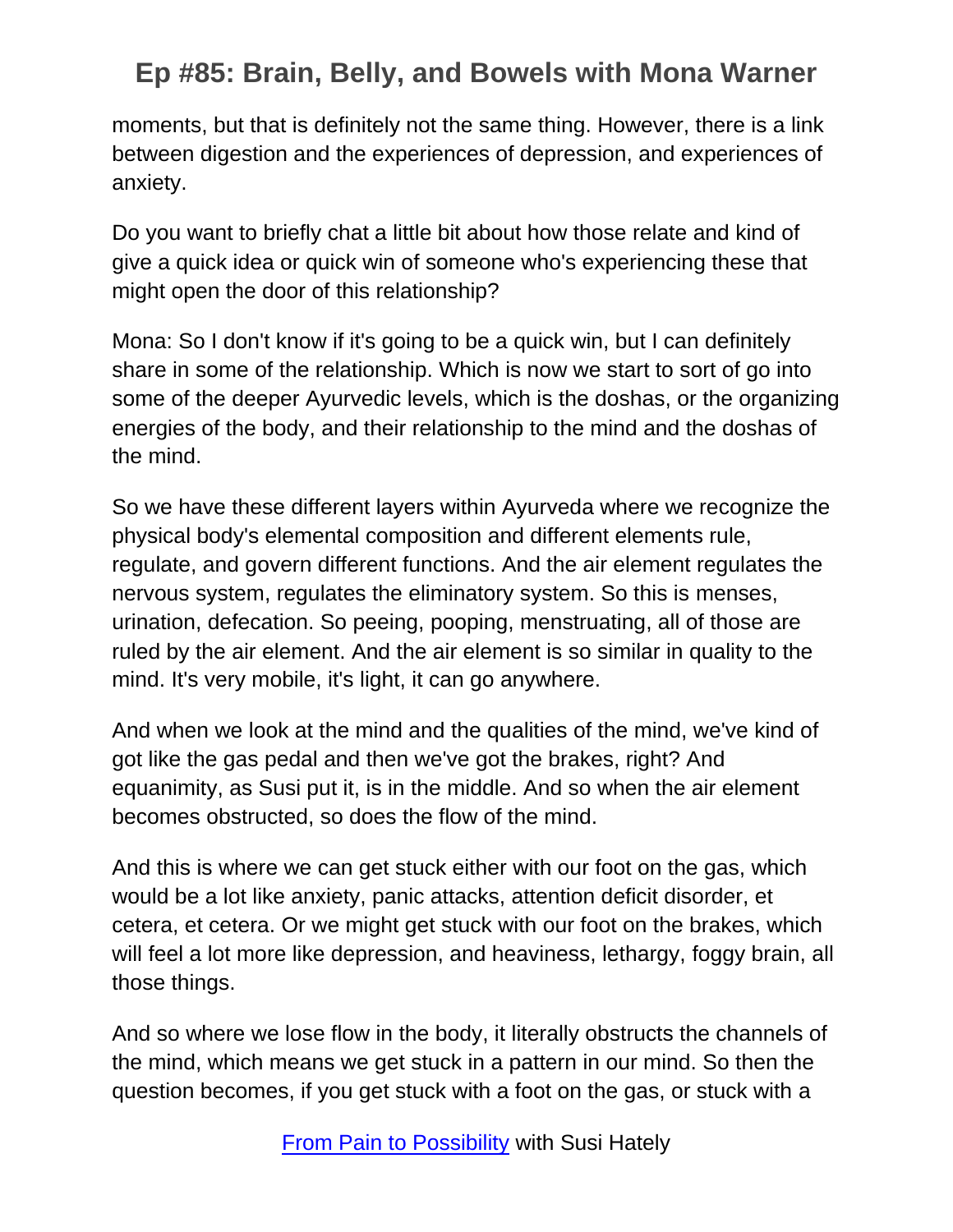foot on the brake, if you get stuck with a channel in your body, something's not flowing, what are the different things that we can do?

And actually, one of the most beautiful things we can do is sort of all of our common element is yoga practice. Whether it's some breath work, or some movement, and movement might be in the form of yoga asana, it might be in the form of yoga therapy, it might be go for a walk outside.

And so we can use movement, we can use breathing, we can use stillness and contemplation. Any of those tools that we already have in our toolbox, we can use those tools to create a shift or a change in that obstruction to help things move or start to flow.

And it might not be a big move, it might not be from the brakes onto the gas. It might be just a little bit of letting off the brake, or just a little bit of letting off the gas with this additional opportunity for shift and change. So I'd say a lot of the most powerful tools are ones that are already in all of our toolboxes: yoga, movement, breath work, and contemplation or meditation practices.

Susi: And how would this relate to digestion then? In terms of where someone can utilize the idea of awareness to support them in seeing patterns between what's going on within their brain and what's going on within their bellies?

Mona: One of the reasons why people feel better doing yoga practices, whether it's movement, or breath work, or meditation, is because it directly effects the digestion. All of these tools directly affect the digestion. And they also directly affect our self-awareness. All of these things affect our selfawareness.

And so a lot of people will take up a yoga practice and then they'll start to change how they sleep. And they'll start to change how they eat, and they'll start to change a bunch of different things without anyone even telling them anything about it.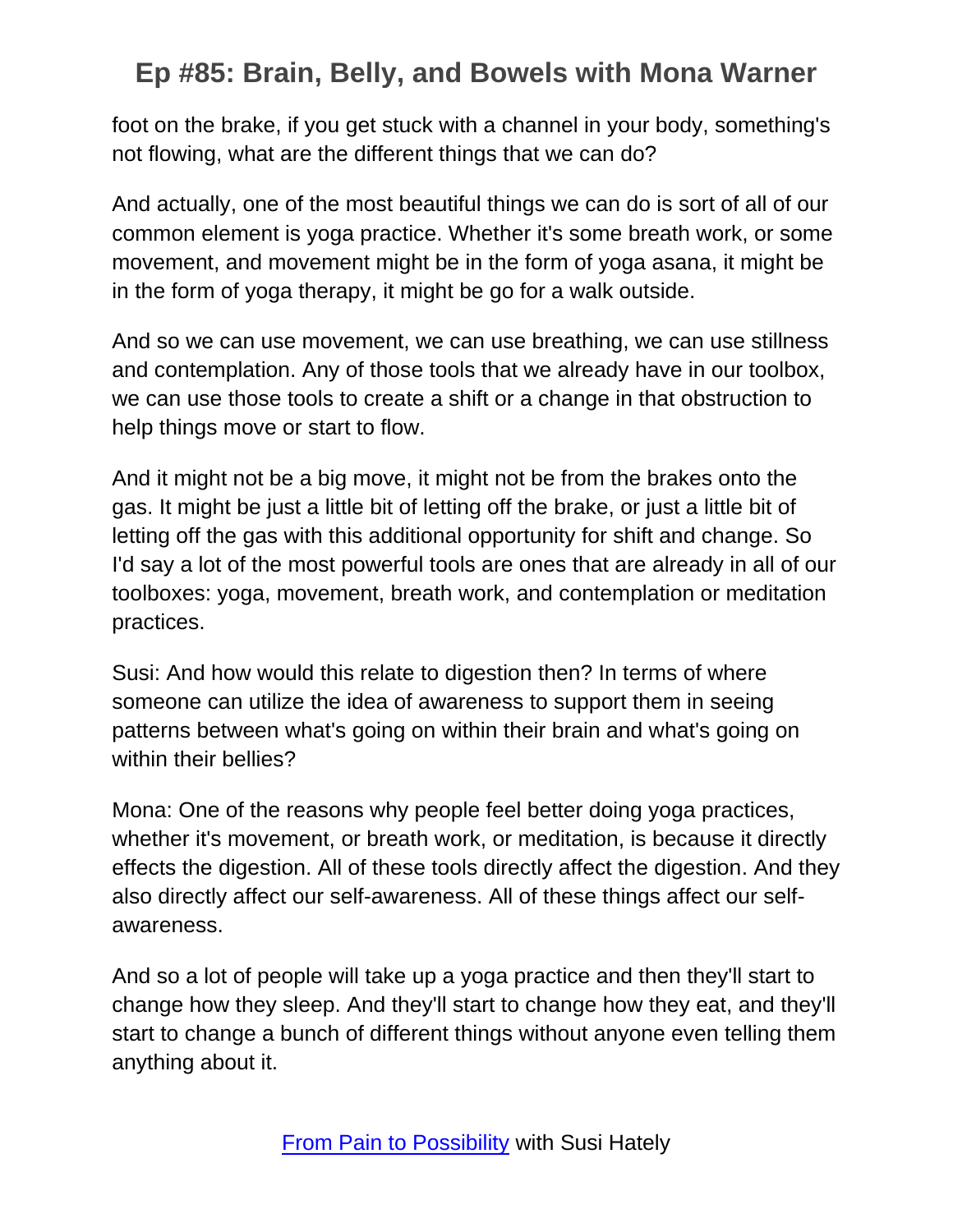They will just automatically be like, "Huh, I think I want to try this now." Or, "Huh, I think I want to do this now, or that now." Which is so amazing. It just goes to show it works, right? Whether people signed up for self-awareness or not, if you're doing yoga you're getting some of it, which is really great.

And so it really comes to I'm a big fan of the scientific method, so I like to apply a stimulus and then notice the effect. And I might do it a couple times to make sure I know what's happening. And then if the effect works for me, I keep it. And if it doesn't, I try something else.

And so I would make the same suggestion, if you notice a difference in the direction that is working for you, then keep noticing exactly what it is you're doing that's giving you the effect you want. Much like if something's not working for you, notice. Notice what it is you're doing. And it's just a matter of paying attention and following the patterns.

And this is what I think they actually mean when they say follow your bliss. To start to learn about and follow the patterns and the stimuli or the different things you can do for yourself that help you to feel stronger and more resilient, and help you to poop better. Which is going to help you to sleep better, because there's a huge connection between constipation and insomnia as well.

All these different things, and then the sleep pattern feeds into the mind pattern. And so if we're not sleeping well, we're more likely to have an episode of anxiety or an episode of depression versus if we're sleeping well, and digesting well, and our body feels well nourished. So I think it really is about paying attention.

And you could even keep a little journal or a diary where you say, today, I'm going to see what happens if I drink more water. Today, I'm going to see what happens if I drink warm water instead of cold water. Today, I'm going to see what happens if I go to bed a little earlier. Today, I'm going to see what happens if I do one less thing. So if instead of having 17 things I need to check off the list today, I have 16. Then what happens?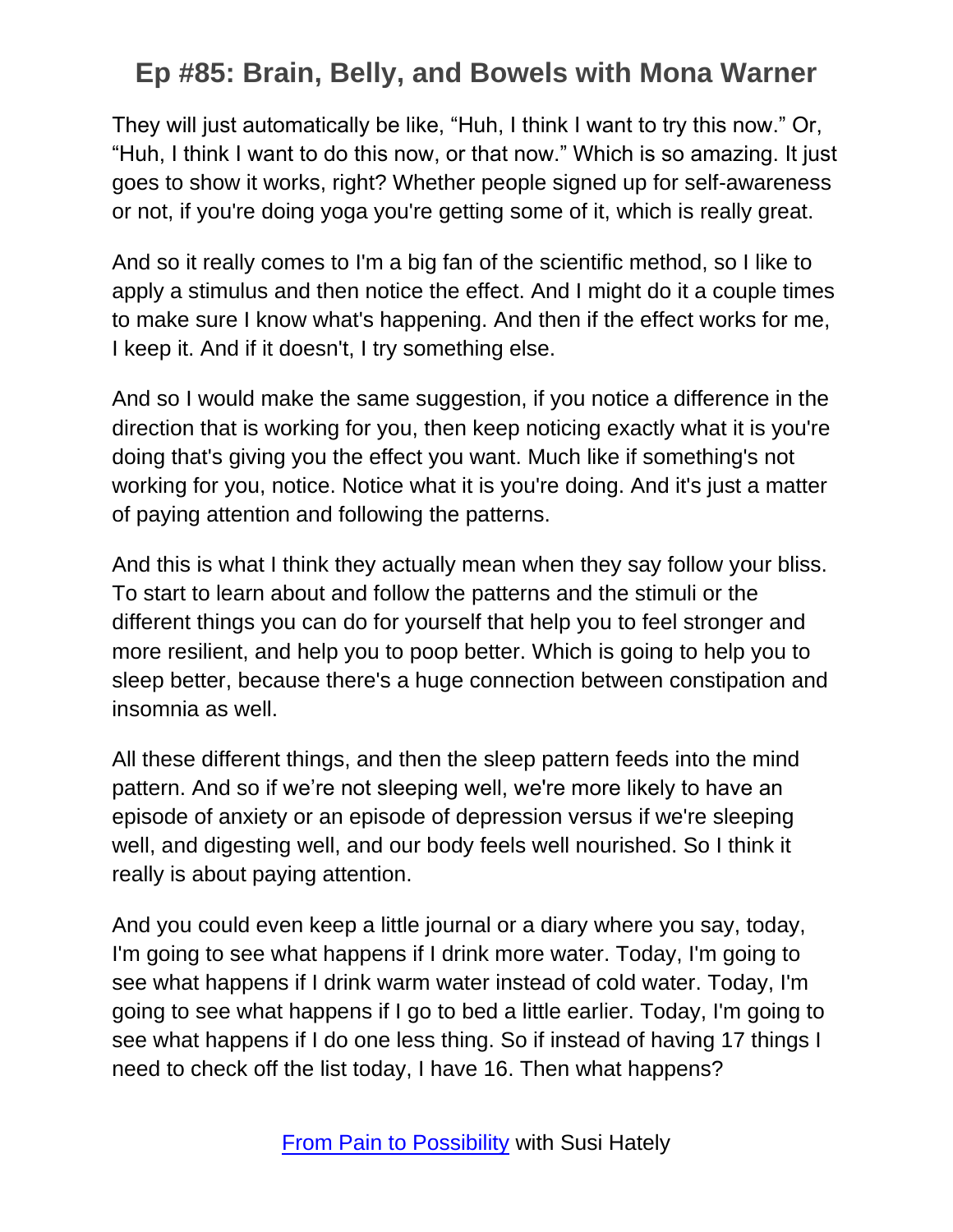And you can check in with your mind. And you can check in with your breath. And you can check in with your tummy. And you can check in with your whole eliminatory lower pelvic area and see what comes of it. Because that's the whole thing with these teachings, is there's guidelines in place, but really, the guidelines are just helping to point us in a direction. But then everybody has to sort of be in it and explore to see what actually works for them.

Susi: So what I'm really getting from this, and I love all of our conversations because they really do go in many different directions and at many levels we can take them. What I think is important to note here is this is not the medical model. And the medical model is one where there is a problem and let's fix it.

And what we're really talking about here is we're talking about a relationship between your brain, your belly, and your bowels. What is that relationship? As opposed saying, okay, the brain is over here, the belly is over here, the bum is over here, or your bowels are over here and let's work at each one. When the reality is, is where we really do have to experiment is how each plays off the other and be willing to explore where things are at.

And the reason I bring up my experience is because I distinctly remember thinking, "Wow, I'm constipated. Why am I constipated? I mean, my inner world is wanting to slow down, my bowels are giving me the message I need to slow down." I'm like, "What? I'm not going fast. What's up?" It was almost like, "What? You're wrong." And then I'm like, "Wait a second, my body's rarely wrong. Something else is wanting to not stop going as fast."

And so I remember very clearly where I was in my house when I had that, I can learn now laugh at it, moment of like, "Well, let's just experiment with going slowly. Let's just experiment with this idea that maybe just for fun, that my body is telling me to slow down. Let's just pretend." It just gave me the freedom to pretend.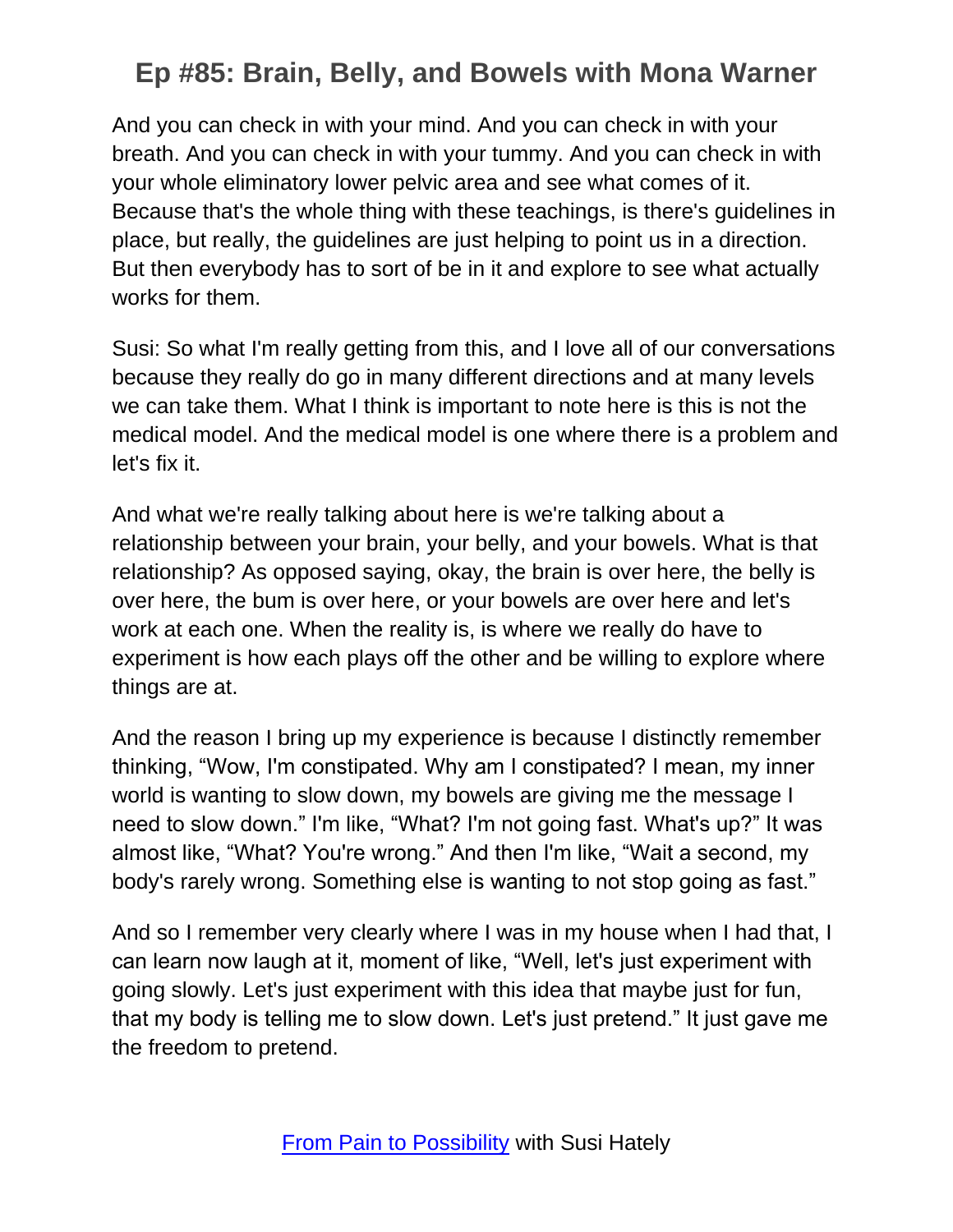And then I started to recognize some relationships to coffee. And then I started to notice some relationships to other food. And then I started to notice relationships to when I wasn't speaking up, or when I was maybe speaking too much, or about something, or whatever. I started to really recognize all of this.

And then sometimes it can sound a little crazy making in the way that I'm describing it, and it's actually just you're getting the condensed version over a period of time where I noticed all of these patterns. And so now it's like I've got this mandala of understanding of these various messages in my system, that I now have enough evidence and information about what they're offering me.

And granted, I'm getting older and things are shifting in myself, and in my brain, and my values and all that. It's not that I'm stuck to them as, "Oh, if this happens in my bowels, this means what's going on in my brain. Or if this happens in my bowels, this means I need to slow down." It's not that black and white.

It's more like, "Huh, hmm, curious. I'm going to put that up as a data point. I wonder what happens next." And then that becomes a data point, and then you just start to expand it out. And here's what really is interesting, if you're someone who has a condition where you are working with a medical team on the management or the recovery of this condition as we're talking to digestion or we're talking from a mental and emotional standpoint.

If you're able to have this data of how, what is impacting you, when you're starting to notice these relationships, you can bring that data to somebody, and then outline more clearly of like, here's what I'm noticing. And then when you have that data, when you give that to somebody who has their whole wealth of background and what they know how to do, then you both are now in collaboration working together to help improve your situation.

So it's not that when I said, you know, this is not the medical model, I want to make sure that people don't interpret that as saying I'm against the medical model. Not at all. I'm saying, this is not the medical model, and we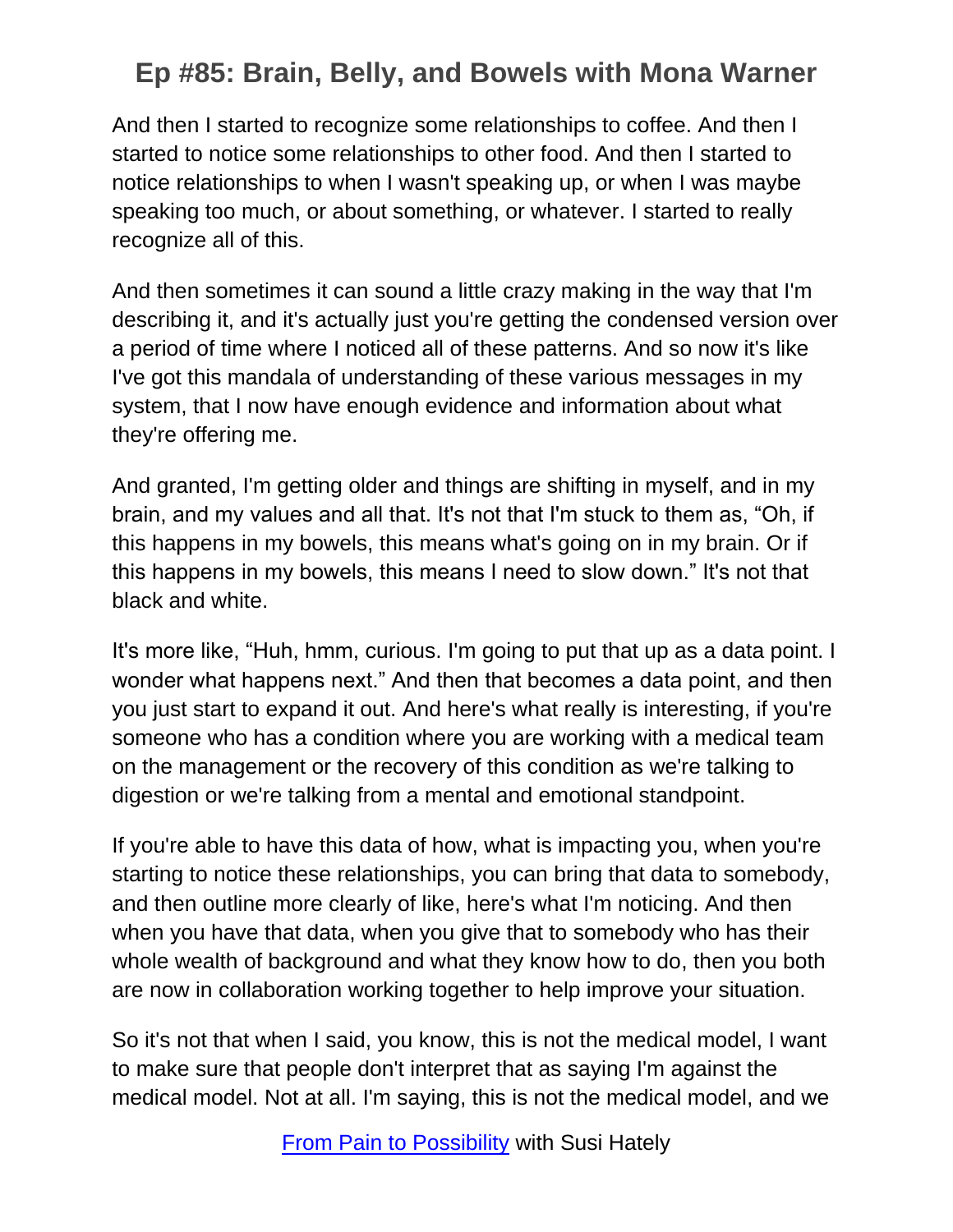can take all of the information that's discovered inside of it to the medical model. And if you're working inside of that, then you can actually make the science more effective. You bring brilliance to the science in terms of helping yourself get well.

Mona: I love that, because it really is about relationship. Everything's about relationship. Yoga, union is all about relationship. And so the idea of us deepening our relationship to ourselves and using that information to deepen our relationship with our team, whether it's a complementary team, or a medical model team, or any other team.

If you have that data about yourself, you can bring it to everybody you're working with where it makes sense in order to deepen your relationship with them and therefore the work that you do together. It's super cool.

Susi: Yeah. And I would even say that then when they're giving a suggestion, whatever that suggestion is, you can feel more into your system between your brain, your belly, and your bowels of like, "Ah, hmm." You can now feel into all right, is this the right thing are not the right thing? Or this is kind of the right thing, but I think I'm going to tweak it to really suit what is going to work for me.

And then that just gives you a whole level of power and a whole level of empowerment, I suppose, when you really bring these together. Which ultimately helps you stand that much more on your feet and helps you digest the various layers of the experience.

Mona: It helps you become more svastha. So in Ayurveda, the Sanskrit word for health is svastha. And the loose translation of svastha, sva as in svadhyaya, right? So sva as in self, and then -stha as in stability. So it makes you more -stha, stable in your sva, self. So it lets you, like you said, stand on your own.

And that's svastha is all about organized doshas, strong agni, proper development of tissues, proper elimination of wastes, feeling a sense of contentment in the mind, and the senses, and in the spirit. This is what we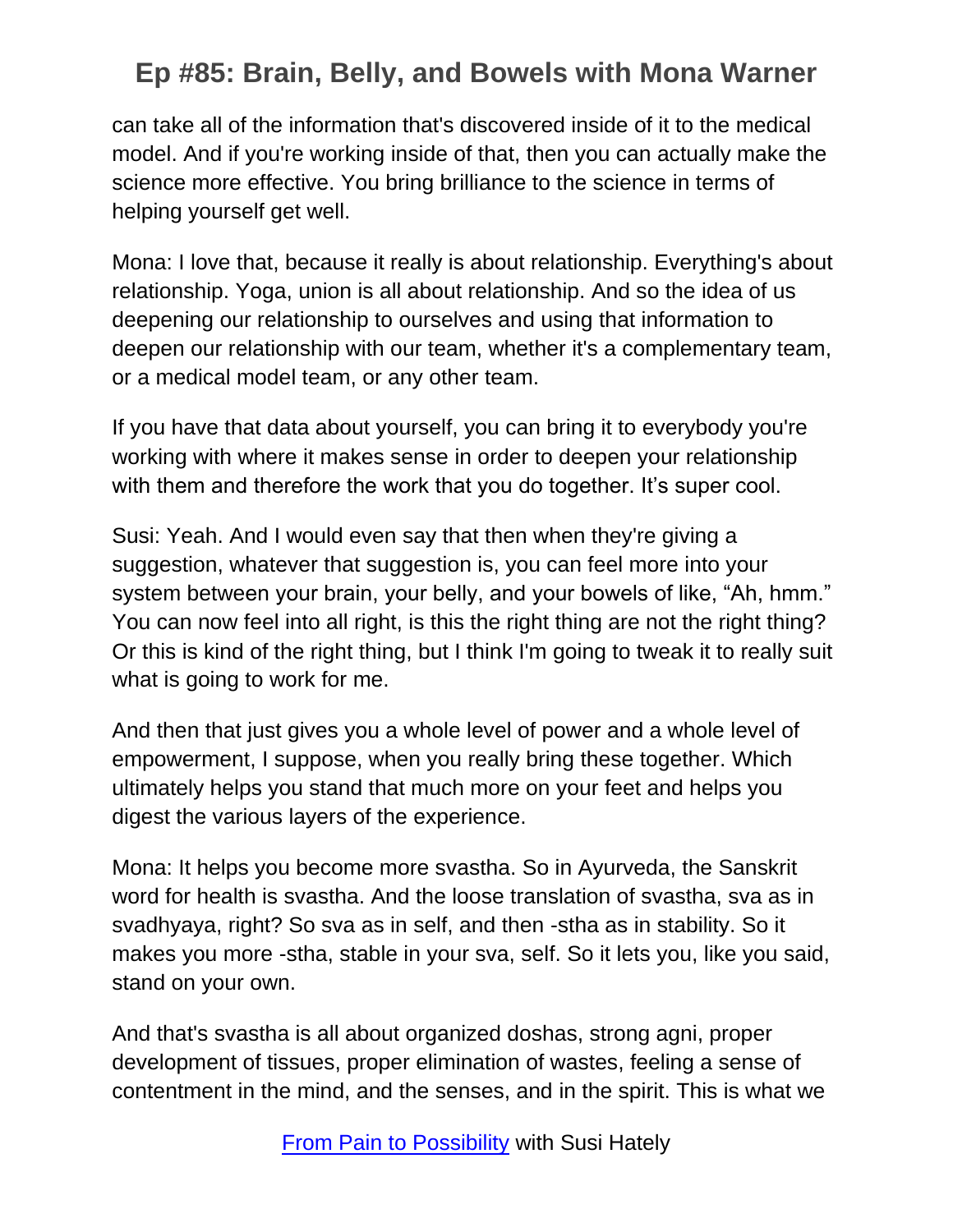call health from an Ayurvedic perspective. And so any tools that allow us to navigate our world more skillfully on our own and to really start to recognize the nuance, I think that's one of the words we haven't said yet, but it's such a part of it.

When we talk about tweaking something to make it work for us, we're talking about the nuance of every recommendation that has like 20,000 layers to it. What's your layer? Right? How do you do the thing so that it works for you?

And then when you change, you also realize, oh, I don't have to throw the baby out with the bathwater. I probably just need a couple little tweaks here and there to bring myself back on track, back into steady in myself, right? Seated in myself.

Susi: Love it, it reminds me of a conversation we had in a previous episode with Austin around depression. And he said, you know, we don't take care of a house plant the same all year round. So why would we take care of ourselves the same all year round?

Which is really, really, really lovely when we're thinking about this relationship to bowels and seasonally what happens in our brains, seasonally what happens in just the various comings and goings of life and how that impacts us at different times of the year.

Mona: Yeah, we change over time, it's one of the few guarantees. And if we can attend to that, everybody benefits.

Susi: Lovely, lovely. Well, if this conversation has sparked your interest in this relationship between our brain, and our bellies, and our bowels, you will really like one of two things, or even both. Which is Healing and Revealing Human Potential. Mona is coming in in February to talk more about the relationship to anxiety and depression.

And inside of the certification program where we train people to become really excellent yoga therapists and not only make a difference, but also a